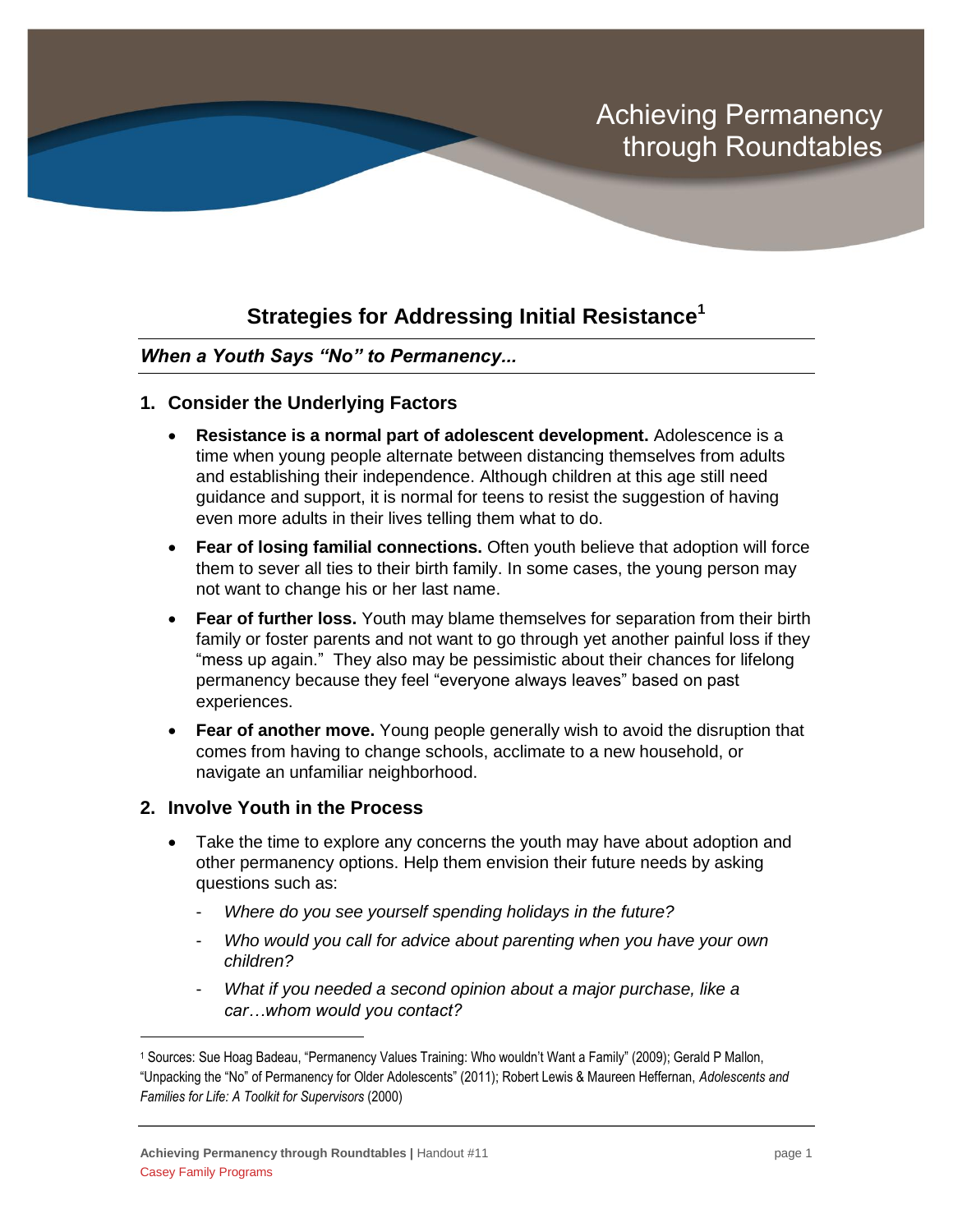- Help the young person to identify past, present and future connections. These types of questions may help uncover potential Permanency resources:
	- *Who cared for you when your parents could not?*
	- *Who paid attention to you or looked out for you?*
	- *Who cared about what happened to you?*
	- *Who are the three people in your life that you've had the best relationships with?*
	- *Would it help to review where you have lived in the past and remember important adults in your life?*
	- *Whom have you felt connected to in the past?*
	- *Whom do you want to stay connected to in the future? How? Why?*
	- *Who have you shared holidays or important occasions with?*
	- *Who you do you like or feel good about? Who do you admire or enjoy being with?*
	- *Who believes in you? Who stands by you? Who compliments you?*
	- *Who would you call at 2:00 a.m. if you were in trouble?*
	- *Who would you call to share good news? What about bad news?*
	- *If you were going to become part of a new family, what do you think would be the best part? What would be most challenging?*
	- *How do you feel about this process? What feelings, memories, or fears does this process/discussion stir up inside you?*
- Remind young adults (age 18 and over) that they can consent to their own adoption (no TPR).

### **3. Reassure Youth About Common Fears Related to the Process**

- **Youth don't have to sever their biological connections.** Although a termination of parental rights prevents birth parents from petitioning the court for visits or other contact with their children, a TPR does not prevent youth from visiting or contacting members of their birth families. Ongoing familial relationships and shared parenting options remain viable even after a TPR is in place.
- **The goal is to** *add* **(not limit) family.** When it comes to establishing permanency connections, it is not an either/or situation. Youth are encouraged to keep existing relationships with everyone they already have in their lives (birth family, former foster parents, etc.) as they add new connections to their circle of support.